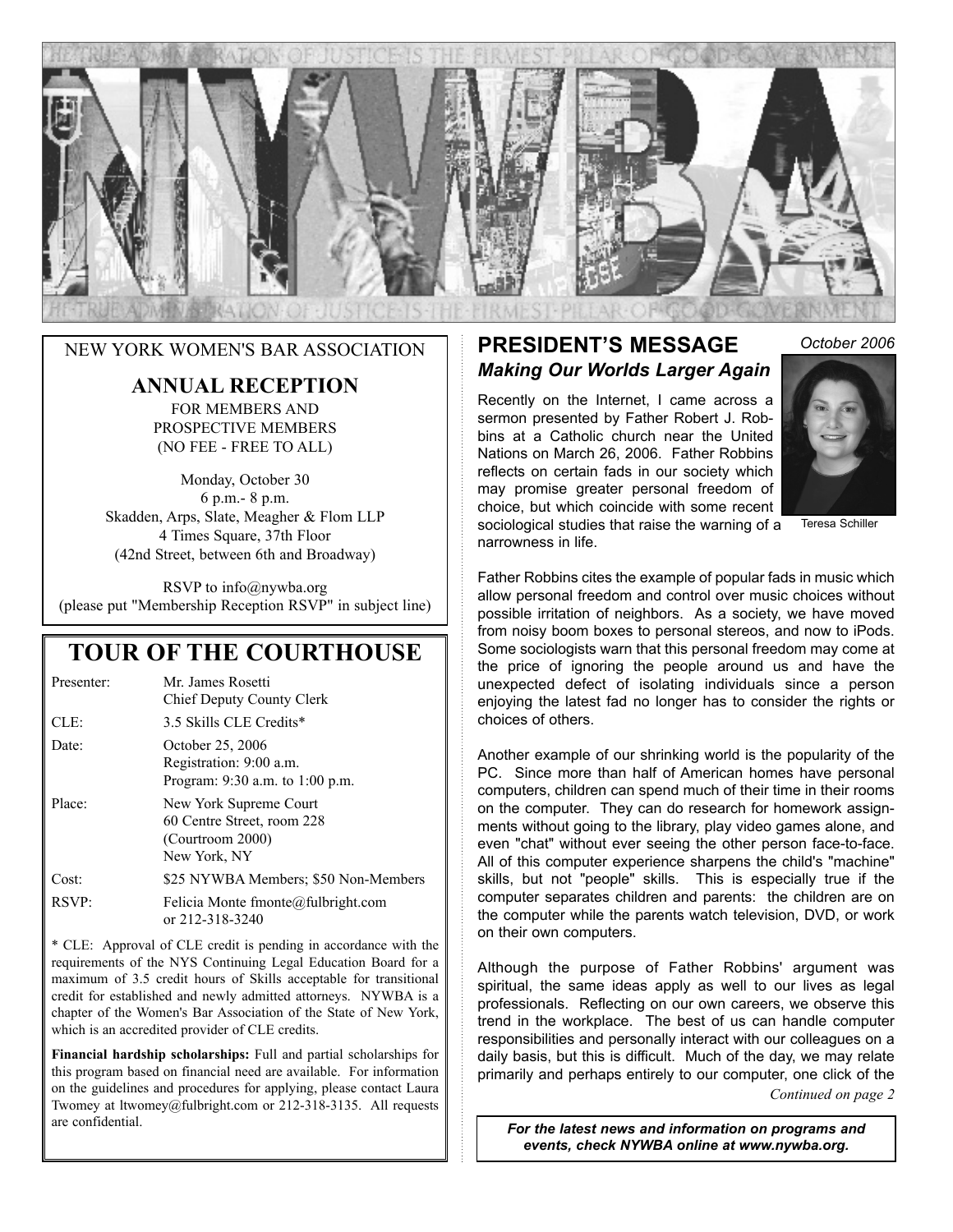# **OCTOBER IS DOMESTIC VIOLENCE AWARENESS MONTH**

October is Domestic Violence Awareness Month and the NYWBA Pro Bono Committee invites you to explore the city-wide events and programs addressing domestic violence planned for this month. A list of opportunities to get involved can be found on the website of the Mayor's Office to Combat Domestic Violence, http://www.nyc.gov/html/ocdv/html/ home/home.shtml. For further information or questions, please contact the NYWBA's Pro Bono Committee Co-Chairs. In addition to this list, the following events are open to members of the NYWBA:

#### **4th Annual Associates Committee Fall Benefit, Sanctuary for Families** October 30, 2006 Providence, 311 W. 57th St., New York City

 $\overline{\phantom{a}}$ 

This benefit will honor individual attorneys who have provided outstanding pro bono legal representation to clients of Sanctuary for Families. Tickets may be purchased on-line at www.sanctuaryforfamilies.org or by calling (212) 349-6009 x242. Contact Sarah Hsiao HuYoung, Manager of Special Events, at (212) 349-6009 x241 with any questions.

More than just an occasion for people to mix and mingle, the Fall Benefit is also an opportunity to educate people about domestic violence, raise awareness about Sanctuary's services, and honor individual attorneys from New York law firms who have provided outstanding pro bono legal representation to Sanctuary's clients. This year, attendees will not only get to hear about the wonderful work of Sanctuary and its corps of pro bono attorneys, but will also be able to view art by Sanctuary clients as well as bid on fabulous silent auction/raffle items.

Sanctuary for Families is the largest nonprofit in New York State dedicated exclusively to serving domestic violence victims and their children. Each year, Sanctuary helps thousands of victims and their children build independent, violence-free lives by offering a range of services to meet their complex needs. Sanctuary's Associates Committee is a group of young professionals who are committed to combating domestic violence and have joined together to support Sanctuary's Work. Please contact Leyla Marrouk at Leyla.Marrouk@clifford chance.com if you'd like to know more about Sanctuary for Families and pro bono opportunities.

**"Real Lives, Real Survivors: LGTBQ Domestic Violence"** October 20, 2006, 9:00 AM - 4:30 PM The LGBT Community Center, 208 W. 13th St., New York, NY 10011

 $\mathcal{L}$ 

This conference will explore issues surrounding domestic violence in lesbian, gay, transgender, bisexual and queer (LGTBQ) communities in New York City. Please contact Leyla Marrouk at Leyla.Marrouk@cliffordchance.com, for conference registration forms.

#### *President's Message continued from page 1*

cursor after the other . . . Sometimes, during the lunch hour as we munch our chips and cold sandwich, our only companion is the business-like, high tech assistant upon which we so heavily rely. If we do talk, it is to someone on the phone or to voice mail. (Sadly, my computer does not grin or ad lib in return.) While we may conserve time for more work, we may not relax, which is the purpose of the noon recess.

For our common good, we may need to come out of our shells, to interact more with others. We can all get out of the office, take a break, share an idea, and perhaps a smile. One way to do this is to become more involved with the New York Women's Bar Association. The NYWBA sponsors programs that are meant to enhance the professional lives of members, and to strengthen the role of women lawyers in our society. Upcoming networking events include a Fall membership reception and a Winter reception with newly-elected and newly-appointed judges. By attending these events, we are drawn away from our computers and toward each other.

It is also possible to join one of our numerous committees, which are listed on our website at www.nywba.org. For instance, the Advance the Status of Women in the Profession is working on an on-line survey to be issued to law firms about women in the workplace. Perhaps you could arrange to meet with the leaders of this committee, Donna Praiss and Brenda Pomerance, to find a way to help out. The Matrimonial Committee holds regular meetings to socialize and talk about recent trends in the law. You could join this committee, led by Judith White and Randi Isaacs, and have a night out for that purpose every month or so. The Membership Committee is working on ways to recruit new members and to retain existing members. Recently, NYWBA Vice President Lisa Sokoloff led a meeting of this committee at her law firm. The group talked about initiatives including road shows, a tour of the courthouse for members, and the creation of membership renewal forms. The committee will have its next meeting soon, and you are welcome to join the group.

Finally, these Women's Bar activities may help us to avoid undue social isolation. Our organization's great membership needs each one of us. Doesn't that seem like a reason to shut down the computer? Please join us.

Jeresa Schiller

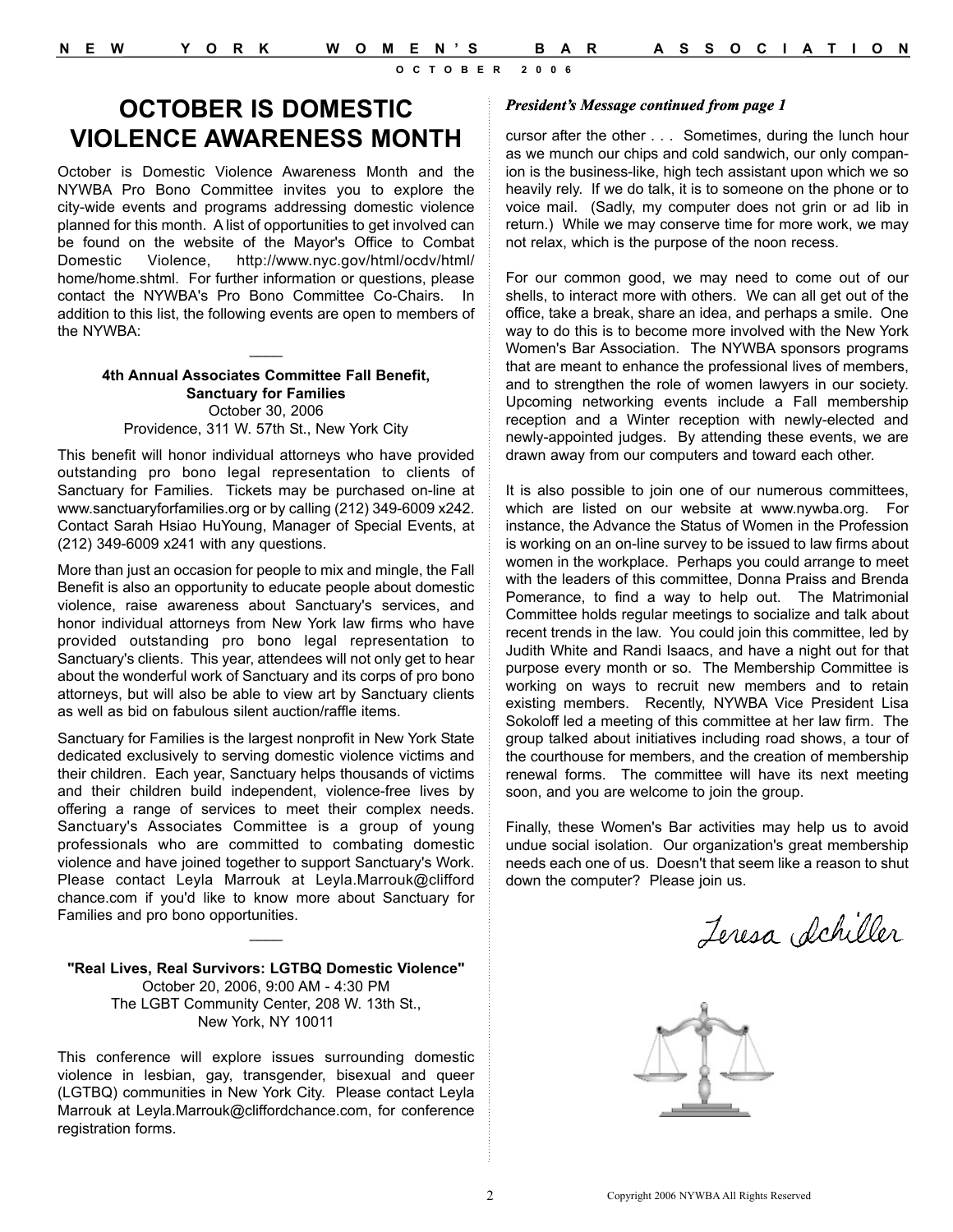**NYWBA Foundation Fordham Intern Reports on Work at Sanctuary for Families**  *By David Choi*

David Choi was selected as the 2005-2006 recipient of the New York Women's Bar Association Foundation grant/Fordham Domestic Violence Advocacy Center fellowship. The following is his report on his internship at Sanctuary for Families:

I had an excellent internship working for Sanctuary for Families. I did an enormous amount of work both in quantity and breadth. From October 2005 to August 2006, I worked in the East Asian Legal Department under Nam Hee Kim. In that capacity I researched case law pertaining to issues of child custody and orders of protection. I also researched the legislative intent and practice of the mandatory arrest law. I performed intake of Sanctuary clients, which provided the opportunity for significant client interaction and helped develop my issue-spotting as well as interpersonal skills. I also processed U-visas for the immigration department.

I made several court appearances and even represented a client pro se in New Jersey family court. Although I found some of the judges in family court difficult to deal with, the people at Sanctuary are simply wonderful to work with. I also started a translation project where I recruited bilingual undergraduate students from three local universities and used them to translate for my Sanctuary clients. An internship at Sanctuary for Families is what you make of it -- you can do a lot if you take the initiative. The people at Sanctuary are always happy to mentor and guide as long as you are willing to ask.

#### NEW YORK WOMEN'S BAR ASSOCIATION

*will co-sponsor*

**Women in Law - Strategies for Success Series 2006-2007 Program 1 --Keys to Advancement and Retention: Balanced Hours and Other Strategies for Removing Barriers to Women's Success in the Law**

> Thursday, November 2, 2006 6:00 p.m. - 9:00 p.m. 14 Vesey Street, 2nd Floor Auditorium

3 MCLE Credits: 1.5 Law Practice Management; 1.5 Skills; Transitional

Fee: \$75 (indicate that you are entitled to the \$75 discount as a NYWBA member)

To RSVP, please call the NYCLA CLE Institute at 212-267-6646, ext. 215.

# **NOTES ON MEMBERS**

*Has something noteworthy happened to you or another member? Send us your news at newsletter@nywba.org.*

In Memoriam: Former NYWBA President Harriet Gair

We were saddened to learn that former NYWBA President Harriet Gair, who led the association from 1972 to 1973, passed away recently at the age of 100.

She was one of the first women to graduate from New York University School of Law, receiving her L.L.B. in 1940. In 1945, she became a founding partner of the firm that is now known as Gair, Gair, Conason, Steigman & Mackauf and was in full charge of the management of the firm. We understand that she started a fund to encourage young women at Gair, Gair to advance in their careers through attendance at college and law school. From 1976 to 1981, she served as a Town Justice for the Town of Putnam Valley, a position to which she was elected. During Judge Gair's term on the bench, she was engaged in many areas of civil and criminal law, and was regarded as a firm but fair justice. Later, she rejoined Gair, Gair, remaining of counsel to the firm until her death.

The NYWBA extends its condolences to the family of Judge Gair and expresses its gratitude for her service to the association.

#### *It's Fall again and time for the NYWBA Working Mothers Committee to resume its 2006-2007 meeting schedule!*

Before our summer hiatus, the Committee was gaining some good momentum and we welcome all veteran and new members to participate. Also, please don't hesitate to bring other working mom attorneys you know to participate in our group.

The format for our lunches are essentially informal but we have found it helpful to have a "topic of the day" to help guide our discussions. Please note that regardless of the topic, discussions are inclusive for new working moms and those with children of all ages. In addition, I would like us to plan and host at least one or two events this year -- so some time will be devoted to brainstorming and planning.

Our kick-off meeting was September 27, 2006, and we discussed *"Surviving School Stress."* Mark your calendars with the following tentative dates of upcoming meetings (may be subject to change). If you are able to volunteer your office to host a meeting, please let us know.

Wed. October 18th; Wed. November 29th; Wed. December 20th; Wed. January 17th; Wed. February 28th; Wed. March 21st; Wed. April 18th; Wed. May 16th; Wed. June 13th.

Please RSVP by calling Carla Vogel at 212-762-9194 or emailing carla.p.vogel@morganstanley.com. For building security purposes, please don't forget to bring a picture ID.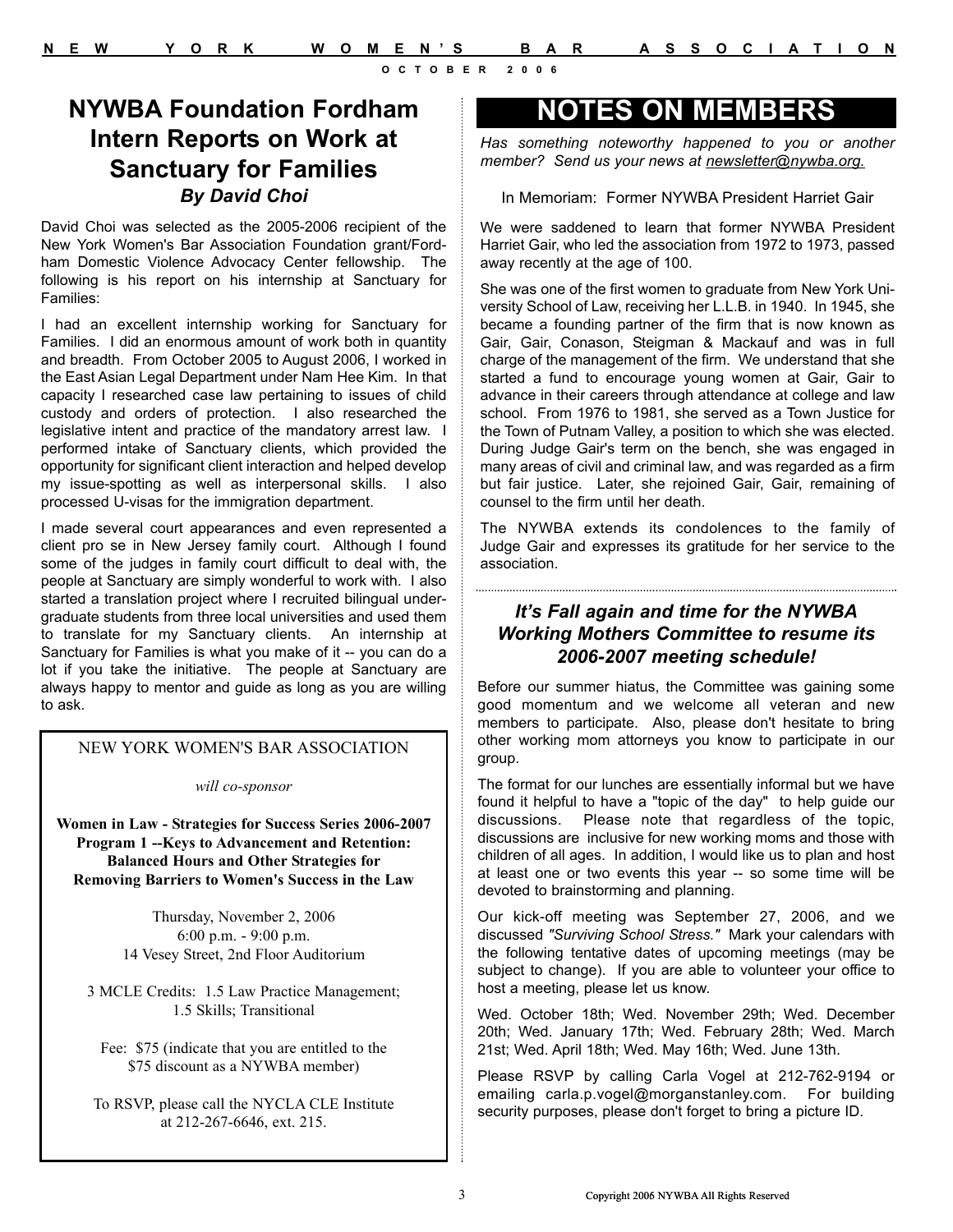## **Lawyers Join in the "Save Darfur Rally to Stop Genocide"** *By Amy E. Halpert*

On Sunday, April 30, a group of New York Women Bar Association members joined forces with members of The Jewish Lawyers Guild, The American Association of Jewish Lawyers & Jurists and The Metropolitan Black Bar Association to travel to Washington, D.C. in order to participate in the "Save Darfur Rally to Stop Genocide." The rally was to raise awareness of an ongoing humanitarian and human rights tragedy that continues to penetrate the western Sudanese region of Darfur.

Since February 2003, a government-backed militia known as Janjaweed has engaged in a genocidal assault to rid communities of African tribal farmers in Darfur. As a result, millions of people now live in displacement camps, lacking adequate food, water, shelter, healthcare, and sanitation. As many as 5,000 people, mostly civilians, are dying every month in the region, crimes against humanity are pervasive, and malnutrition and disease claims numerous lives, even though humanitarian access has improved somewhat since the onset of the conflict. As attacks on civilians continue, the security situation weakens and supplies of humanitarian aid are threatened. In September 2005, President Bush pronounced the crisis in Darfur "genocide."

The Darfur Peace Agreement signed under African Union leadership on May 5, 2006 between Sudan's government and the faction of insurgent Sudan Liberation Army is a first step toward ending the violence. Strong coordinated action, however, is mandated if the accord is to have any authority. The agreement also has substantial shortcomings, and two of the three rebel delegations outright rejected it. The accord calls for the disarmament of the Janjaweed militia, and for the rebel forces to disband and be incorporated into the army.

The humanitarian situation remains devastating due to ongoing state-sponsored violence, layers of aid obstruction, the absence of a strategic plan to confront the crisis, and the weakened situation of displaced Sudanese refugees and internally displaced persons, a disproportionate number of them women and children subject to sexual abuse without adequate shelter. As the at-risk civilian count increases, need far exceeds the capacity of agencies to deliver.

Given the humanitarian and security situation, it is hard to believe that the international community is failing to both protect the Sudanese civilians and force the Sudanese government to do so. There are several measures that should be taken immediately. First, the Security Council should apply sanctions that target all sides of the conflict, including the government which violates the ceasefire or attacks civilians, peacekeepers, or humanitarian programs. Second, the African Union should engage in a dialogue with the factions that did not accept the Darfur Peace Agreement so as to seek compromise on power and wealth sharing. To this end, international participants, such as the United States and the European Union, must provide the political and financial backbone that is required for a successful dialogue between such warring factions. Third, the United Nations and other international partners must help the African Union by providing resources and logistical support, and troopcontributing countries in Africa should increase the force up to its maximum authorized number. Ultimately, the Security Counsel should authorize a viable United Nations force to take over from the African Union as soon as possible. Lastly, the European Union and NATO should coordinate with the United Nations and the African Union to ensure that the peacekeeping force has the capability to halt ceasefire violations or provocations by any party.

As recent as a July African Union summit held in Banjul, Gambia, it was decided that African Union peacekeepers would remain in Darfur until the end of 2006 at the request of the United Nations. However, a request to allow United Nations peacekeepers into the area was denied by the Sudanese Government.

It goes without saying that if the international community does not spring to the assistance of Darfur to put an end to the egregious genocide and crimes against humanity that are occurring, any progress that has been made in controlling the devastating effects of the humanitarian crisis in Darfur will be reversed.



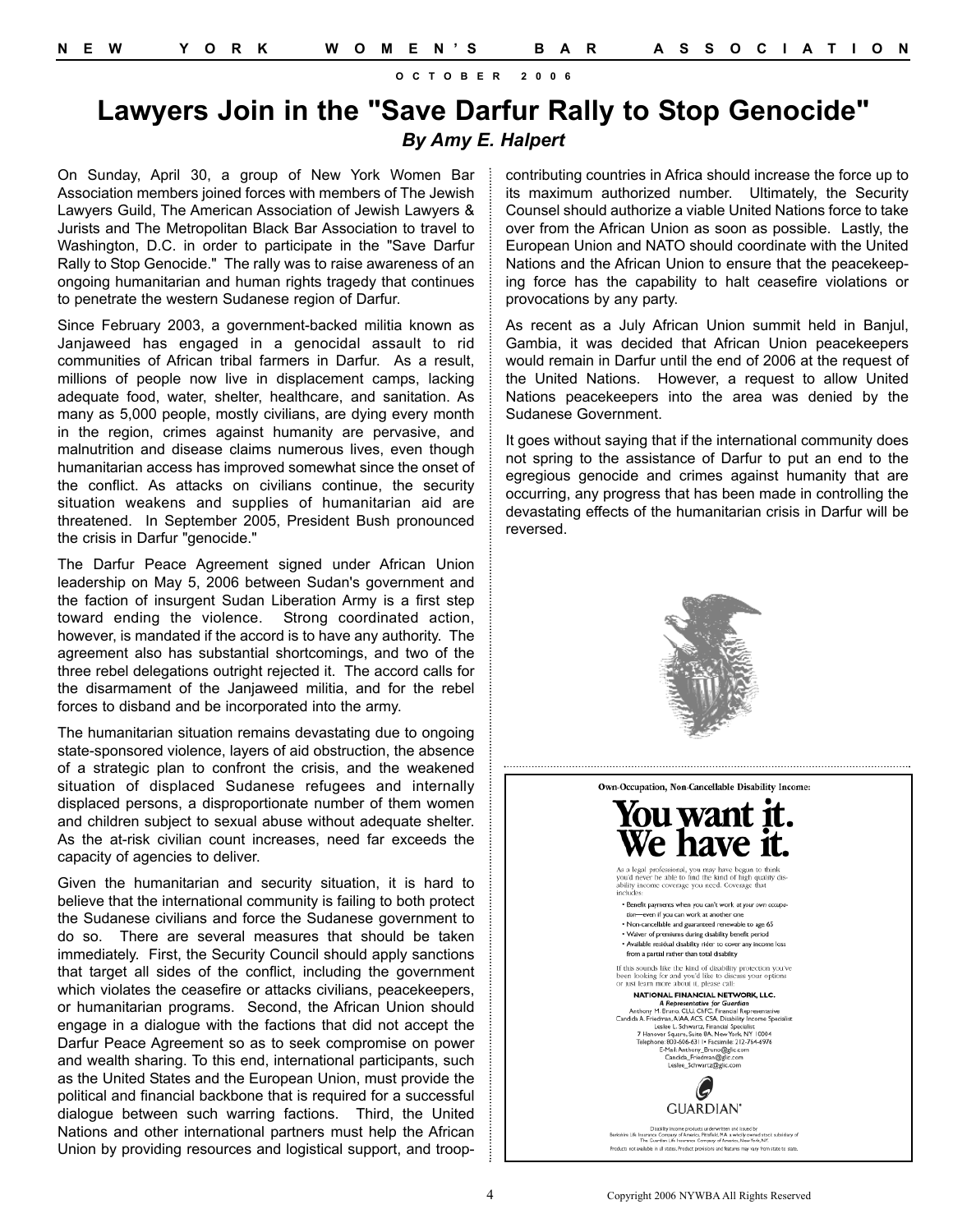### **THE NEW YORK STATE PARENT EDUCATION AND AWARENESS PROGRAM**

#### **UNDER A NEW RULE, COURTS CAN NOW ORDER PARENTS TO ATTEND CERTIFIED PROGRAMS**

#### *By Susan L. Pollet, Esq., Counsel and Director of the New York State Parent Education and Awareness Program*

Thanks to the vision of New York State's Chief Judge, Judith S. Kaye, who initiated the effort to institutionalize parent education for parents separating from their spouse or partner, or going through a divorce, to the 19-member Advisory Board chaired by the Hon. Evelyn Frazee, and to Chief Administrative Judge Jonathan Lippman and the Administrative Board who approved the new Rule (Part 144 of the Rules of the Chief Administrator) promulgated in July 2006 permitting judges, in their discretion, to mandate parent education, the New York State Parent Education and Awareness Program ("PEAP") is "alive and doing well."

The PEAP is designed to educate parents who are going through a divorce, separation, or other child-centered litigation about the impact of their breakup on their children. The primary goal is to teach parents ways they can reduce the stress of family changes and protect their children from the negative effects of ongoing parental conflict in order to foster and promote their children's healthy adjustment and development. The curriculum is designed to be sensitive to victims of domestic violence.

The Office of Court Administration certifies and monitors local providers of such services who wish to accept court-ordered participants. Parents can self-refer, and be referred by agencies to programs as well. As of the date of this writing, there are 41 certified providers in 52 counties at 72 sites throughout the State of New York. A list of the certified providers, and their contact information, is contained on the website at www.nycourts.gov/ip/parent-ed.

Numerous states throughout the country have mandatory parent education programs, including, but not limited to, Connecticut, Delaware, Massachusetts, and New Jersey. New York had been "behind the times" in this respect. Judges in our State had been reporting that without the ability to order parents to attend the program, some parents who really needed the education would not attend. They described "crumpled referral notices" on courthouse floors. Many program providers had been complaining about attendance levels. Allowing judges, in their discretion, to mandate that parents attend the programs will ensure better attendance to the benefit of parents, their children, and the programs. At the site visits which we conduct around the State, parents attending the programs have mentioned to us that they wish that they had attended the program earlier, and for some, although they stated that they did not want to attend at first, they mentioned that they are pleased that they had.

Experience and research have shown that parent education does make a positive difference for children and their parents who are experiencing divorce or separation from a partner or spouse, and it can help bring about a reduced need for court intervention. As a service to your clients, please tell parents about this important program. It could make all the difference to parents and to children experiencing this painful process. If you have any questions, you can contact the program by e-mail at nyparent-ed@courts.state.ny.us, at the toll-free number at 888-809-2798, or by mail at The New York State Parent Education and Awareness Program, 140 Grand Street, Suite 701, White Plains, New York 10601. Vanessa Vitola, our dedicated Administrator, is ready and willing to answer your questions.



#### **Save the Date For Our 8th Event! The NYWBA Foundation's Breakfast Speaker Series**

featuring **Lynn Sherr**

ABC News Correspondent, 20/20 and Author Of Newly Released "Outside the Box"

#### **Friday, November 3, 2006 at The Cornell Club, New York**

Look For Your Invitation in the Mail For Another Exciting Foundation Fundraising Event

#### **GET MORE INVOLVED IN THE NYWBA!**

We are looking for attorneys from all backgrounds and all disciplines to get more involved with projects such as the following:

helping to host CLE programs, working on committees, helping to boost membership, and joining our board.

Please e-mail NYWBA President Teresa Schiller at president@nywba.org about your interests and availability.

We're always looking for new talent and ideas!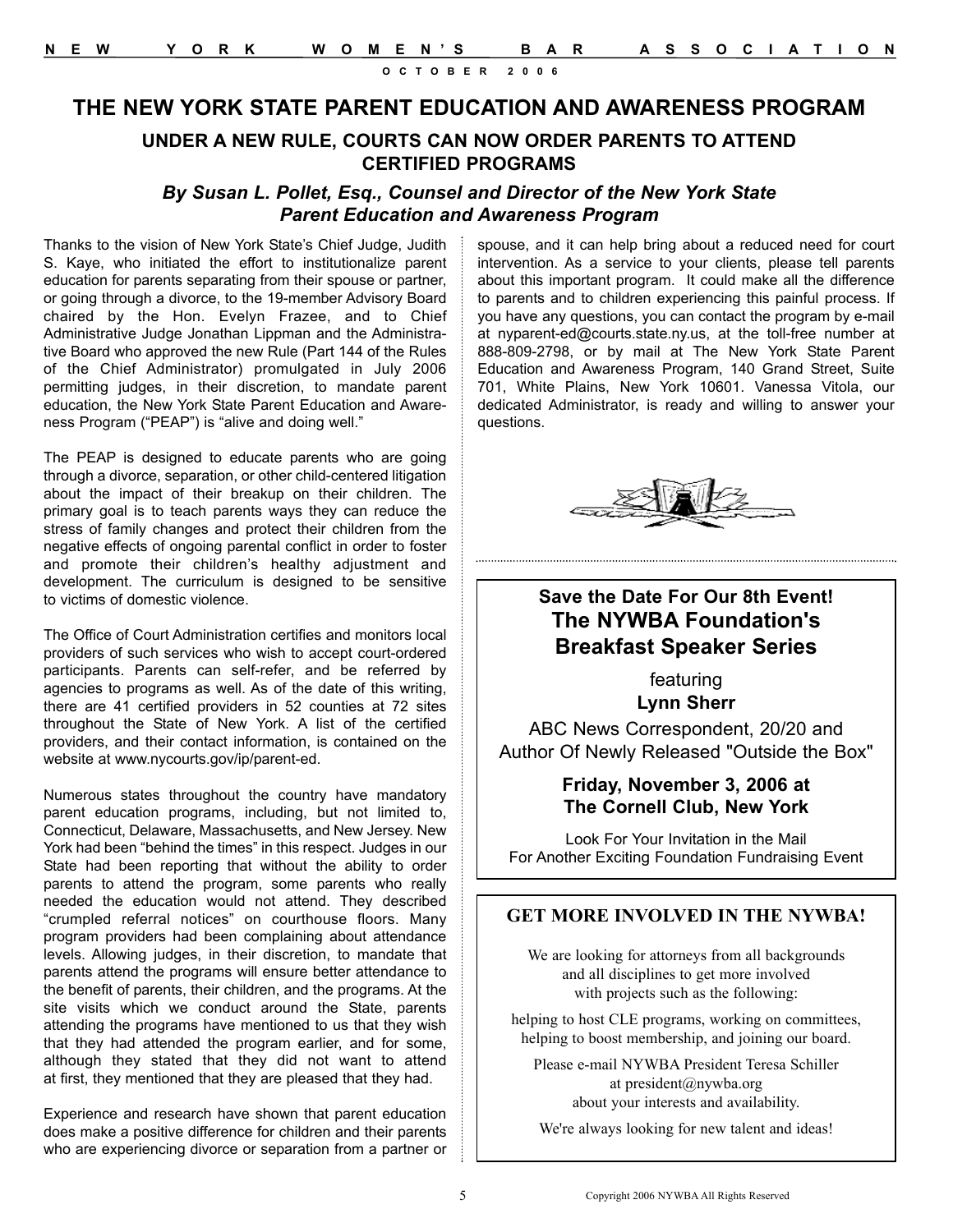# **Celebrating Unity In Diversity**

On June 9, 2006, the Anti-Bias Committee of the Civil Branch of the New York County Supreme Court, in conjunction with the New York County Clerk's Office, held its third annual Celebration of Unity In Diversity at the Rotunda at 60 Centre Street. As the name of the event implies, this program celebrates the many diverse groups that work and appear in the New York courts. This year, thirty-two organizations brought food evocative of their base to share with the public and courthouse employees. The program began, as it has in the past, with the stirring tones of the court pipe and drum band. Then the Honorable Jaqueline Silbermann, our board member and the Administrative Judge for both New York County and Statewide Matrimonial Matters, welcomed everyone with opening remarks. Her remarks were followed by a rendition of "What a Wonderful World" by four talented vocalists employed by the court system. The official program culminated with a sing-a-long to "America the Beautiful," and the assembled guests then "chowed down."

The New York Women's Bar Association and the Women's Bar Association of the State of New York had two joint tables. Our tables were situated between those of the Metropolitan Black Bar Association and the Tribune Society. Fay Parris, from WBASNY, our Vice President, Lisa A. Sokoloff, and Corresponding Secretary, Kay Marmorek, attended the joint



tables. Our food was provided by the Kitchenette, a womanowned restaurant on West Broadway, near the courthouse. We received rave reviews, as we did last year for the Kitchenette's bite-sized munchables, which this year included smoked turkey with peach chutney on dill scones, tomato and cheese tartlets, and mozzarella wraps, along with assorted sandwiches cut into quarters.

As in the past, the program brought to our tables many attorneys, fresh from court appearances, and law students interning for the summer at the courthouse. Our representatives explained the purpose of Women's Bar and described the many benefits of joining. We hope that in the future many will come to enjoy the rewards of membership.

The Celebration of Unity In Diversity was a wonderful success. As in past years, the Rotunda was filled to capacity by many people exploring their differences and celebrating their similarities in the tradition of the "It's a Small World" exhibit from the old World's Fair. We hope that next year many of you will plan to join us at this celebration. It will be listed in the calendar of events on our website: http://www.nywba.com.





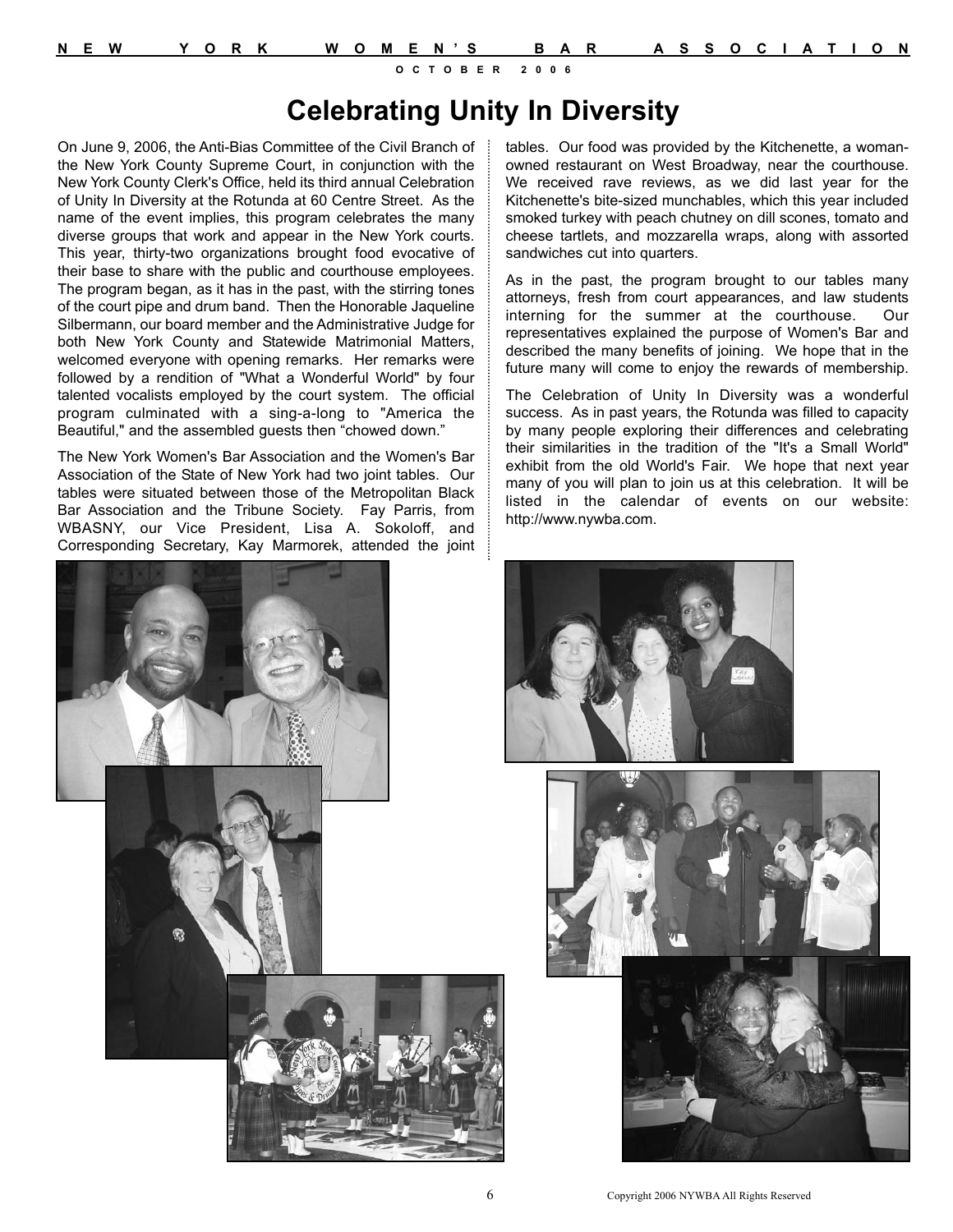# **Back in the Swim: A Retired Attorney Gives Back Through Her Work With Sanctuary for Families**

With twenty-one full-time staff attorneys, Sanctuary For Families Center for Battered Women's Legal Services (CBWLS) is one of the largest domestic violence law centers in the nation. The Center handles over ten thousand cases a year, many involving immigrant victims who live desperate lives at the margins of society. The Legal Center staff and its three hundred volunteers tackle cases ranging from divorce, child custody/ visitation, and child support to orders of protection, immigration law, and criminal matters. One of these volunteers is Barbara Gaba.

Barbara Gaba, a highly experienced lawyer in trusts and estates with considerable matrimonial experience who practiced in Nassau County for twenty-five years, has provided invaluable pro bono assistance to Sanctuary For Families CBWLS for the past three years. Gaba came to Sanctuary through her friend MaryAnn Mailman, a former president of SFF's board who persuaded Barbara to join the Center's Legal Advisory Committee. Gaba joined the Legal Advisory Committee and subsequently took on pro bono assignments with the Center when she retired.

Assistance from an experienced matrimonial lawyer like Gaba is one of the Center's greatest needs. Large as it is, the Center has only one highly experienced, full-time staff attorney, Laura Russell, to oversee its two hundred contested divorce cases. Contested divorces can be complicated and time-consuming. In addition to her own caseload, Russell supervises the work of five SFF staff lawyers who occasionally pinch hit in this area as well as thirty pro bono lawyers who do not necessarily have matrimonial experience. With such a workload, there is a crying need for experienced pro bono matrimonial attorneys like Gaba who can supervise and assist in these cases.

In 2004, Gaba mentored and co-counseled with Amairis Pena-Chavez, a CBWLS staff lawyer in her first contested divorce case. Her work with Pena-Chavez was a boon for Sanctuary's client and for the CBWLS: Sanctuary's client emerged from her divorce with a good settlement including child support, maintenance, and marital property and Pena-Chavez gained confidence and experience as a matrimonial attorney.

The case involved Fortuna,<sup>1</sup> a SFF client from Ecuador, who first came to SFF in 2001 to get an order of protection, custody of her two-year-old son, and child support. In 2004, Fortuna's husband filed for divorce.

Chavez-Pena had no previous experience in contested divorce cases, but she knew it was a complicated case. It was critical to the well-being of her client and her son to be able to assess the husband's financial situation properly; yet things did not add up. She knew discovery was necessary, but was fearful that too much discovery would spook the husband into returning to Ecuador.

Gaba's experience was essential here. Says Pena Chavez, "She knew how to go about tracking down his other income. It was she who insisted that we go beyond his tax returns . . . Whenever we got together, she seemed to know the whole file.

He had this car, a Lincoln. 'We need to look at that,' she would say." She subpoenaed his credit cards and bank accounts and discovered assets in Latin America. Gaba's idea of looking at his EZ Pass records was the key. The Lincoln was used far too frequently for pleasure and it became clear that in addition to his employment as a mechanic, he was working off the books as a driver. Says Gaba, "It's more of a puzzle. You start putting the pieces of the puzzle together; you try to decipher the code."

Contrasting the nonprofit world with private practice, she observed, "There are issues of immigration, domestic violence. These people have so many issues -- many revolving around immigration status . . . they don't know the system or how things work . . . if you don't help them through the process, they won't get decent results. In the private sector, when someone comes to you, they know what the other side is doing; they may even know the tax records. Here they think they know, but they're from such culturally different families and they may be dysfunctional as well. So you just have to dig a little deeper."

Throughout the case, Gaba was there, prepping Pena-Chavez for depositions, doing discovery, and going to court. Pena-Chavez had worked in Family Court, but was not familiar with the New York State Supreme Court, where there is a greater emphasis on papers and procedures. The case required seven court dates and Gaba was at each one. She brought the same level of precision and professionalism to this case that she had in private practice. She argues, "Even though it's a pro bono case, if you take it on, you have to give it the best you've got. You go through all the steps. The fact that it's pro bono doesn't mean you can eliminate requirements."

Pena-Chavez credits Gaba with turning the case around. In addition to discovering greater financial wherewithal, Gaba was able to establish a good relationship with the opposing counsel, convincing her that SFF was a reasonable advocate for its client. Her savvy in the courtroom enabled her to bring the case before a judicial hearing officer, expediting the matter in a timely fashion rather than going to trial.

Everyone was well served: the client emerged from the case with \$10,000 over the course of a year, substantially increased child support, and maintenance for three years which will revert to additional child support after that. Pena-Chavez became a more confident, experienced matrimonial lawyer. And for Gaba herself, there were also rewards: "You're back in the swim. It's great for people who want to keep their skills honed and make a contribution. It's rewarding to help give someone a better future.

. . . I have all this knowledge and background. I can't just sit there and not share it."

Sanctuary for Families needs more attorneys like Barbara Gaba. If you are a retired matrimonial attorney, or are interested in pro bono work in another area of law mentioned in this article, and would like to give back, please contact Dorchen Leidholdt, Sanctuary's Legal Director, at dorchen@sffny.org.

<sup>1.</sup> Not her real name.